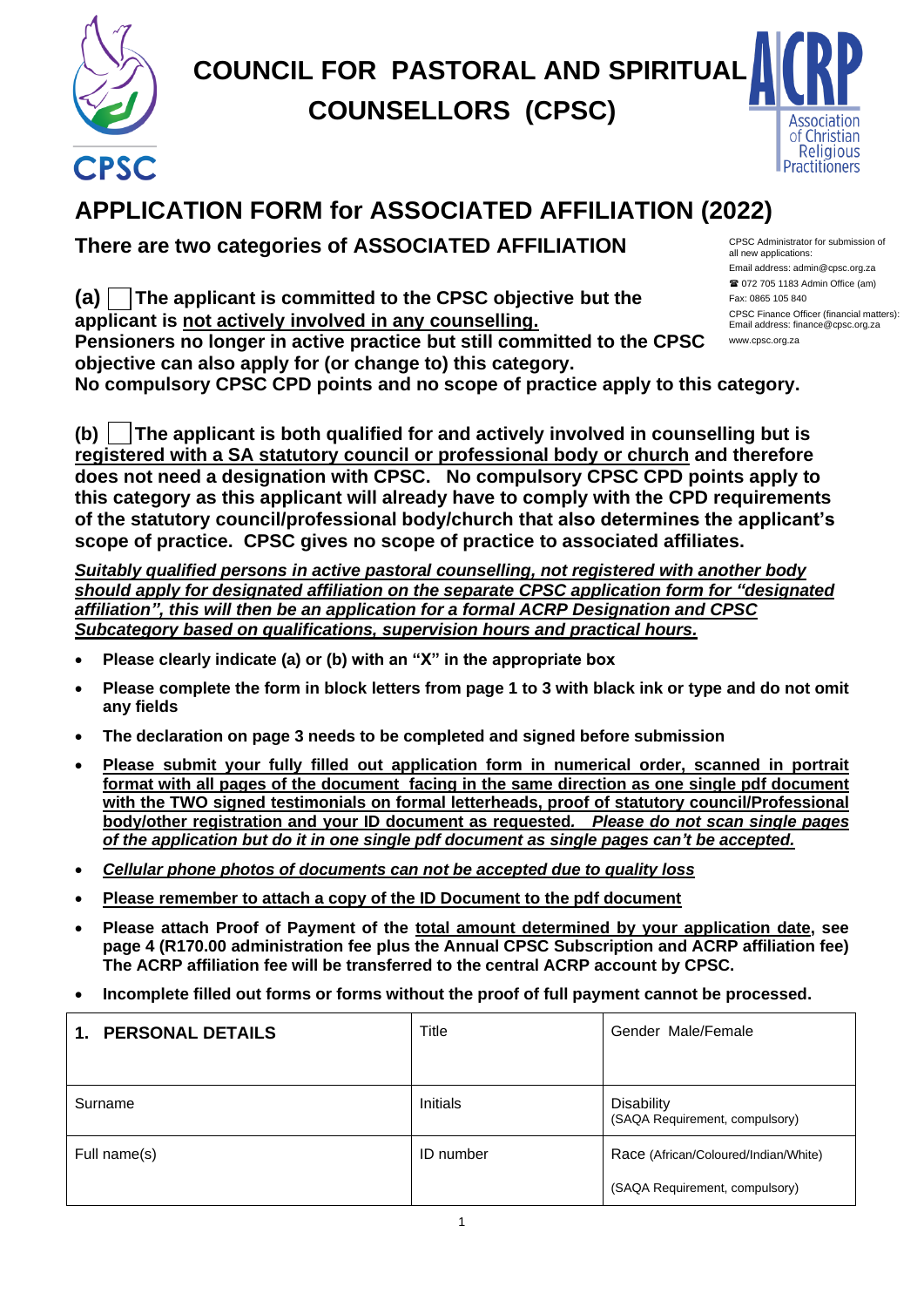| Preferred name                                                                                                                                                                                                         | Date of birth                        | Passport number |  |  |
|------------------------------------------------------------------------------------------------------------------------------------------------------------------------------------------------------------------------|--------------------------------------|-----------------|--|--|
| Postal address                                                                                                                                                                                                         | Street address, city and postal code |                 |  |  |
|                                                                                                                                                                                                                        |                                      |                 |  |  |
|                                                                                                                                                                                                                        |                                      |                 |  |  |
| <b>Postal Code</b>                                                                                                                                                                                                     | Province                             | Country         |  |  |
| Tel no (work)                                                                                                                                                                                                          | Tel no (home)                        |                 |  |  |
| Fax no                                                                                                                                                                                                                 | Cell no                              |                 |  |  |
| Religious affiliation (optional)                                                                                                                                                                                       | E-mail address                       |                 |  |  |
|                                                                                                                                                                                                                        | Website                              |                 |  |  |
| Highest relevant                                                                                                                                                                                                       |                                      | Home language   |  |  |
| qualification obtained, date<br>awarded, training institution                                                                                                                                                          |                                      | Other languages |  |  |
|                                                                                                                                                                                                                        |                                      |                 |  |  |
| Have you ever been under disciplinary action by any professional organization or licensing board? YES___                                                                                                               |                                      | NO.             |  |  |
| Have you ever had a felony conviction? YES ________ NO______.                                                                                                                                                          |                                      |                 |  |  |
| If yes on any ot the above, give a brief description of the offence and the action taken.                                                                                                                              |                                      |                 |  |  |
|                                                                                                                                                                                                                        |                                      |                 |  |  |
| 2. PRESENT POSITION                                                                                                                                                                                                    |                                      |                 |  |  |
| Occupation                                                                                                                                                                                                             |                                      |                 |  |  |
| Description of your work and special field(s) of interest for example addictions, marriages, trauma, etc.:                                                                                                             |                                      |                 |  |  |
|                                                                                                                                                                                                                        |                                      |                 |  |  |
| YEARS INVOLVED IN MINISTRY:                                                                                                                                                                                            | Years<br><b>Months</b>               |                 |  |  |
| (a) Are you actively involved in pastoral counselling? Please indicate clearly with X:<br><b>NO</b><br><b>YES</b>                                                                                                      |                                      |                 |  |  |
| (b) Are you registered with another professional body and do not need a designation: YES<br>NO.                                                                                                                        |                                      |                 |  |  |
| <b>NO</b><br>(c) Are you suitably trained in the field of pastoral counselling? Please indicate with X: YES                                                                                                            |                                      |                 |  |  |
| <b>Please read carefully</b>                                                                                                                                                                                           |                                      |                 |  |  |
| (1) If YES in (a) (b) and (c) no additional compulsory CPSC CPD points will apply                                                                                                                                      |                                      |                 |  |  |
| (2) If NO in (a) no compulsory CPSC CPD points will apply                                                                                                                                                              |                                      |                 |  |  |
| (3) If YES in (a) NO in (b) but YES in (c) please apply for designated affiliation on the applicable form to obtain<br>an ACRP designation. Associated affiliation is then not the correct type of affiliation for you |                                      |                 |  |  |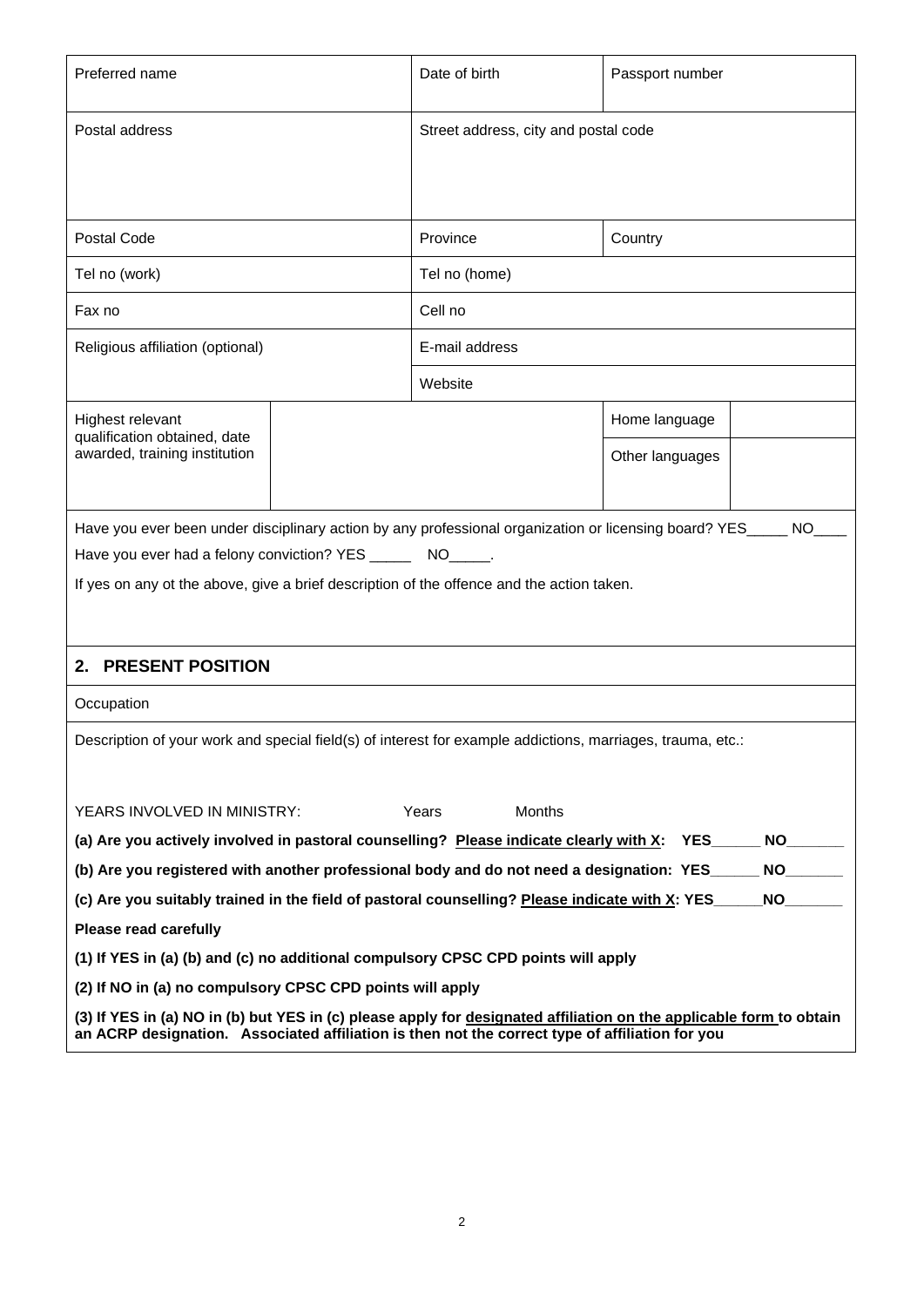#### **3. REFERENCES**

Provide the name and details of **TWO references (e.g. pastor, colleagues, study leader or employers) and attach a signed letter of reference or testimonial from each on a formal letterhead.** Family members, friends and clients may **not be used** as references. **NB One of the two or both testimonials should be less than one year old and should reflect your work ethic if you are involved in counselling in any way or manner.**

| <b>Name</b> | <b>Address</b> | <b>Tel/Cell no</b> | E-mail address | Nature of relationship |
|-------------|----------------|--------------------|----------------|------------------------|
|             |                |                    |                |                        |
|             |                |                    |                |                        |
|             |                |                    |                |                        |
|             |                |                    |                |                        |
|             |                |                    |                |                        |

#### **4. PROFESSIONAL BOARDS AND ORGANISATIONS**

State the organisations/associations you are affiliated with

State the statutory council (e.g. HPCSA and SACSSP.) professional body or other institution you are registered with, as well as your registration number(s) and provide proof of registration

#### **5. DECLARATION**

I, \_\_\_\_\_\_\_\_\_\_\_\_\_\_\_\_\_\_\_\_\_\_\_\_\_\_\_\_\_\_\_\_\_, as a Christian counsellor (if actively in practice) share a commitment to Biblical truth and Pastoral excellence, and I am committed both to the integration of Biblical theology with the principles of counselling and to the development of excellence in my own counselling and practice. I accept the principles and values of the Association of Christian Religious Practitioners (ACRP) and the Council for Pastoral and Spiritual Counsellors (CPSC) and I understand the responsibilities and obligations of affiliation to ACRP and CPSC.

I agree to abide by its Code of Ethics and Practice (if applicable) and I will participate in and contribute to the activities of the Council.

In joining CPSC as an associated affiliate, I accept the responsibility to pay my annual dues to remain in good standing and I undertake to cancel my affiliation in writing when wanting to do so. I understand that I will be liable for the subscription for the year in which the affiliation is cancelled.

I also understand that officials of CPSC and ACRP will review and act upon this application and I agree to comply with action that such officials, the Council and its officers and agents may take with such review and I agree to hold such officials, the Council and its officers and agents harmless with respect to any reasonable action they may take during such review.

I undertake to keep the CPSC Office informed of any change in my address and/or particulars.

I hereby declare that the information provided in this form is correct and can be verified on request. **I have included a copy of my identity document***.*

Date: example and the signature (not typed):  $\Box$ 

*Submit the completed application form and proof of the full payment as stated below in the Fees Table to the CPSC Admin Officer Ilse Grünewald by e-mail to [admin@cpsc.org.za](mailto:admin@cpsc.org.za)*